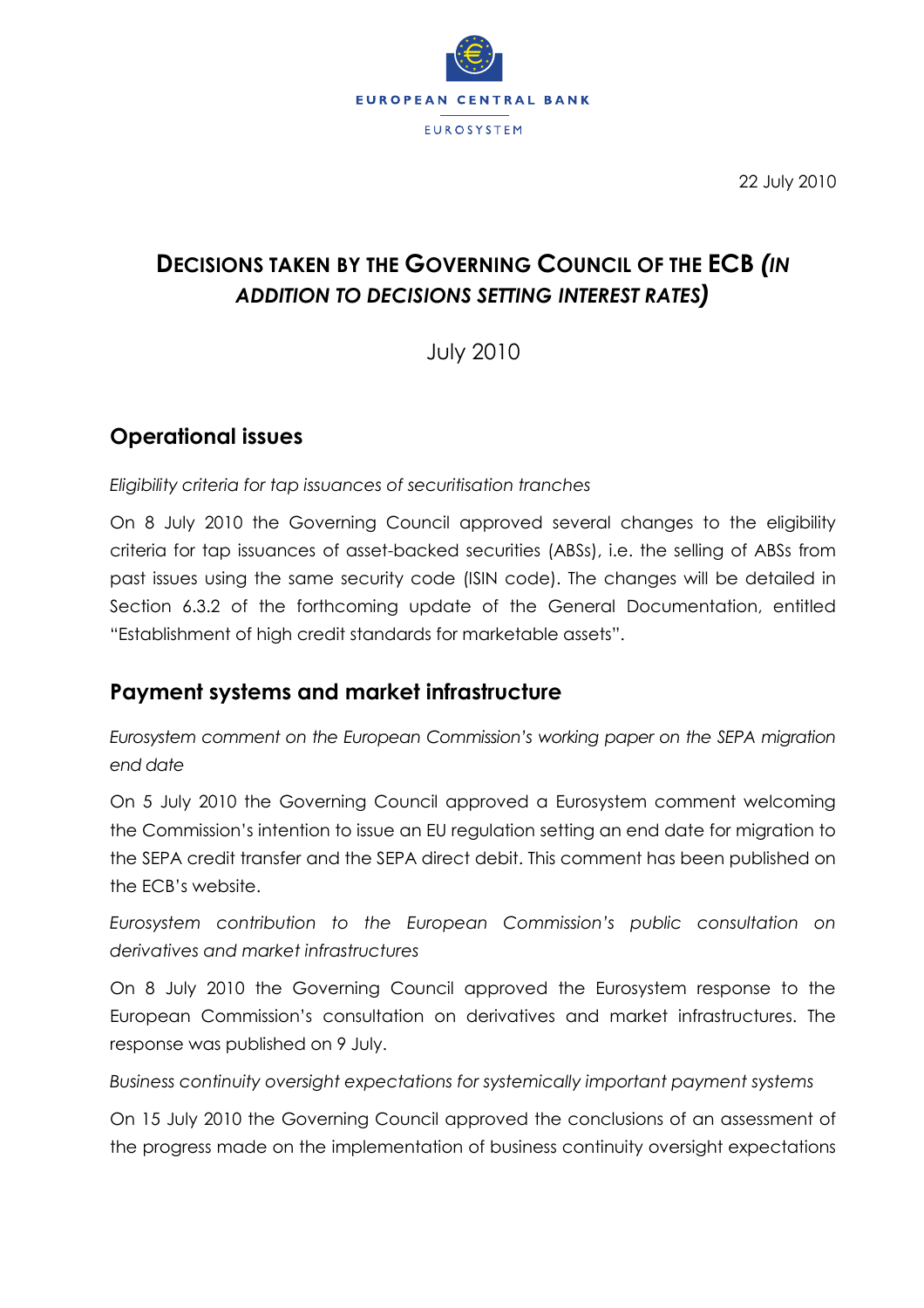by systemically important payment systems operating in euro. A report presenting these conclusions will be published in due course.

#### *TARGET2-Securities*

On 22 July 2010 the Governing Council considered the status of the TARGET2-Securities Programme. Detailed information will be made available in due course on the ECB's website.

### **Advice on legislation**

*ECB Opinion on extending government guarantees to banks and other institutions and the prolongation of the State recapitalisation scheme*

On 25 June 2010 the Governing Council adopted this Opinion at the request of the Swedish Ministry of Finance (CON/2010/50).

*ECB Opinion on the remuneration of the staff of Banca Naţională a României*

On 1 July 2010 the Governing Council adopted this Opinion at the request of the Romanian Ministry of Public Finances (CON/2010/51).

*ECB Opinion on the introduction of the euro in Estonia and the conversion rate to the euro for the Estonian kroon*

On 5 July 2010, at the request of the Council of the European Union, the Governing Council adopted an Opinion on the introduction of the euro in Estonia and on the conversion rate to the euro for the Estonian kroon (CON/2010/52). The Opinion was published in the Official Journal of the EU on 14 July 2010 and is also available on the ECB's website.

*ECB Opinion on restrictions on short selling*

On 8 July 2010 the Governing Council adopted this Opinion at the request of the German Federal Ministry of Finance (CON/2010/53).

*ECB Opinion on the establishment of the Financial Stability Fund*

On 9 July 2010 the Governing Council adopted this Opinion at the request of the Greek Ministry of Finance (CON/2010/54).

*ECB Opinion on the provision of information and other obligations of Banka Slovenije as payment service provider for budget users*

On 9 July 2010 the Governing Council adopted this Opinion at the request of the Slovenian Ministry of Finance (CON/2010/55).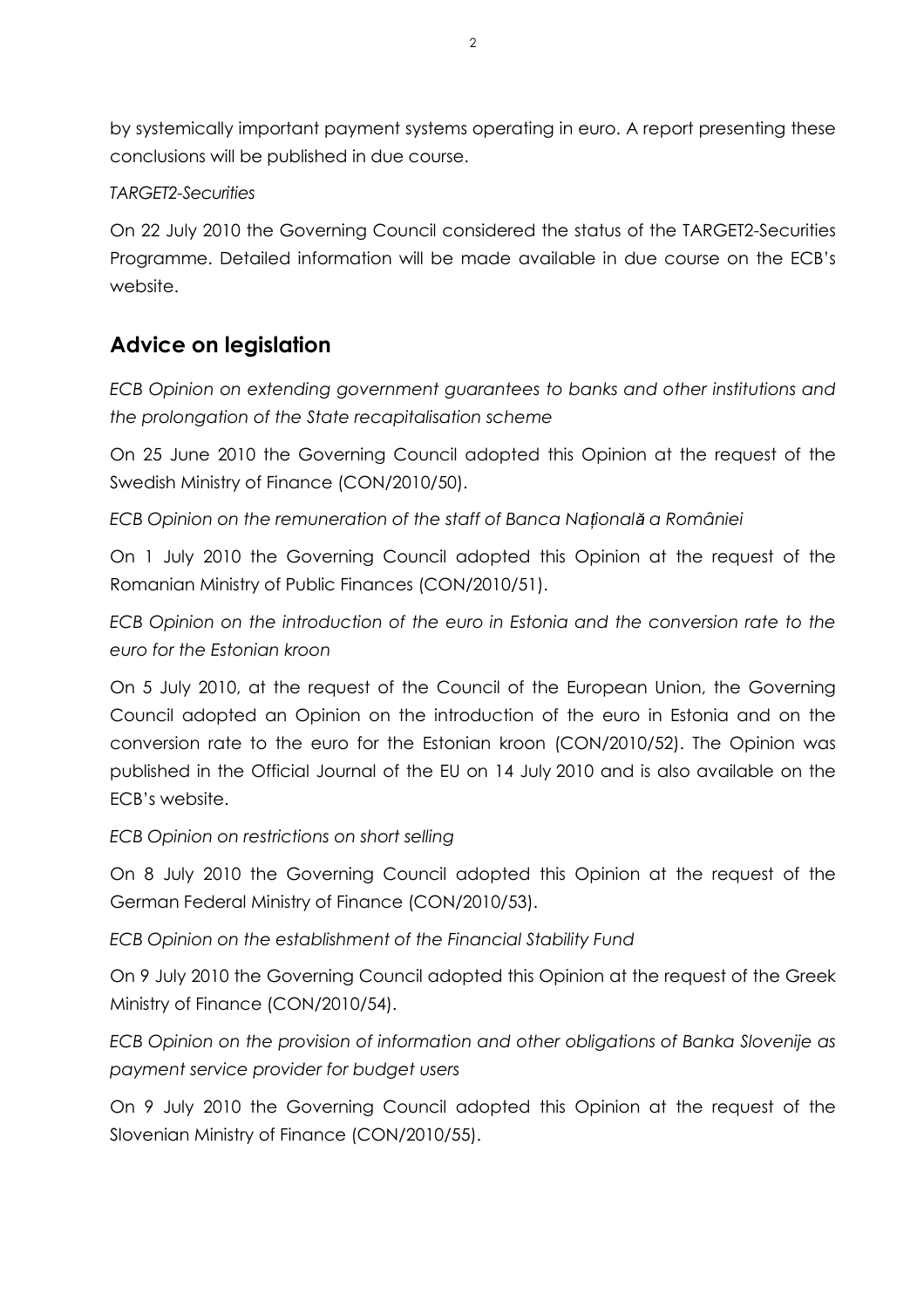*ECB Opinion on amendments to the Law on the Magyar Nemzeti Bank introducing salary reductions*

On 12 July 2010 the Governing Council adopted this Opinion at the request of the Hungarian Ministry for National Economy (CON/2010/56).

*ECB Opinion on the transfer of prudential supervision tasks to the Austrian Financial Market Authority*

On 16 July 2010 the Governing Council adopted this Opinion at the request of the Austrian Ministry of Finance (CON/2010/57).

### **Statistics**

*Publication of the 2010 ESCB work programme for European statistics*

On 15 July 2010 the Governing Council decided to publish the 2010 ESCB work programme for European statistics on the ECB's website, as well as on the websites of national central banks that wish to publish this information. The programme lists all new statistical developments planned for 2010 and also provides an overview of all the tasks regularly carried out by the ESCB statistical function.

#### **International and European cooperation**

*The ninth annual "Review of the international role of the euro"*

On 5 July 2010 the Governing Council approved the publication of the ninth annual "Review of the international role of the euro" on the ECB's website on 14 July 2010. The review, which covers developments in 2009, examines the role of the euro in global markets and countries outside the euro area and aims to enhance understanding of the current state of internationalisation of the euro, identifying the main developments and underlying trends.

# **Corporate governance**

*ECB Recommendation on the external auditors of Národná banka Slovenska*

On 1 July 2010 the Governing Council adopted a Recommendation to the EU Council on the external auditors of Národná banka Slovenska (ECB/2010/6). The Recommendation has been published in the Official Journal of the EU and on the ECB's website.

*Participation of Eesti Pank in Governing Council meetings before 1 January 2011*